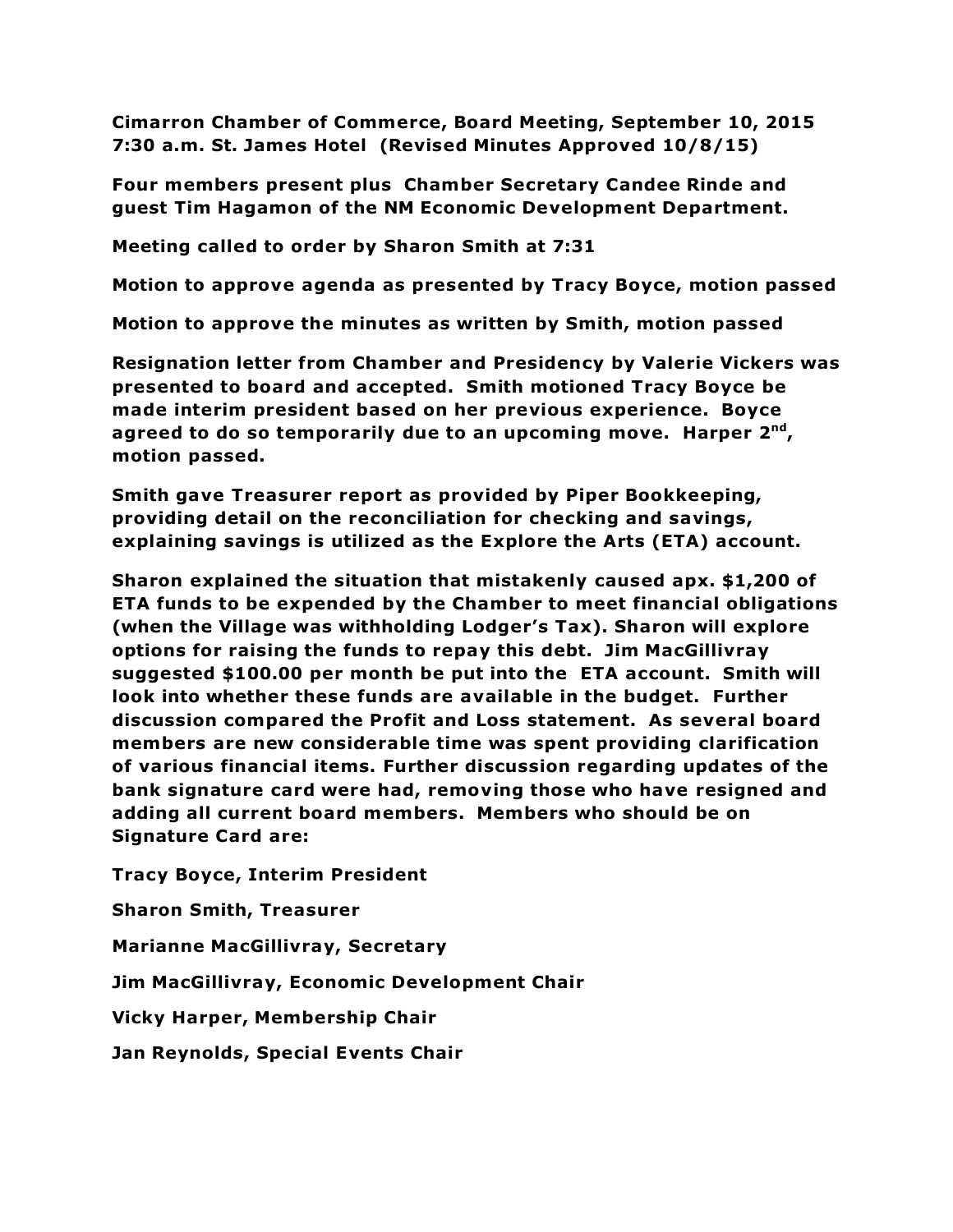**Smith motioned approval of treasurer's report, J MacGillivray 2nd, motion passed.**

**Meeting was turned over to Boyce who opened the discussion of Membership. Boyce suggested an appointment to complete Val Vickers' term. She also brought up Board elections are in November and suggested a Nominating Committee be formed. Vicky Harper volunteered to head this committee. MacGillivray volunteered to talk with Jeanne Tatum again. Harper and Boyce will look at strategies to increase membership, perhaps a half-price for renewals.**

**Boyce brought up the responsibility of the Visitor Center that was the position of Vickers. MacGillivray offered to learn from Tracy while she is still here. Harper asked what specific duties are done by Candee and can some of bookkeeping responsibilities shift to her to alleviate bookkeeping budgeted expense.**

**Marketing was the next item on the agenda. Further discussion will be had at a future meeting when we have had time to look at the who, what, where, why and how we are marketing currently. Boyce suggested a 7th board member be found who could possibly assist with marketing.**

**Discussion on Visitor Center hours and operations will be discussed at a later time.**

**Cowboy Sign discussion. After considerable conversation and referencing the proposal put together by Marianne MacGillivray, motion was made to vote for Option 2 on proposal with 2nd part of Option 2 to be determined. Harper 2nd motion, motion passed. Jim Mac motioned to amend the motion to ask already paid businesses to donate their payment in lieu of a refund. Smith 2nd. Motion carried.**

**Boyce opened the floor to Tim Hagaman, our guest from the NMEDD. He said he liked Option 2 related to the Cowboy sign and mentioned Springer had had similar difficulty with too much wording and too little time to read it and added his recommendation to keeping it simple.**

**Hagaman said Village has updated local Economic Development plan and assigned Chamber as it's official committee. Jim suggested Chamber has sub committee for this . Boyce suggested the Community Roundtable be the place to solicit volunteers to serve on this committee. Jim MacGillivray agreed to chair this committee. He will ask Tim O'Neill and Adan Estrada to serve along with perhaps 3 others. Some further discussion of Round Table was held but agreed to**